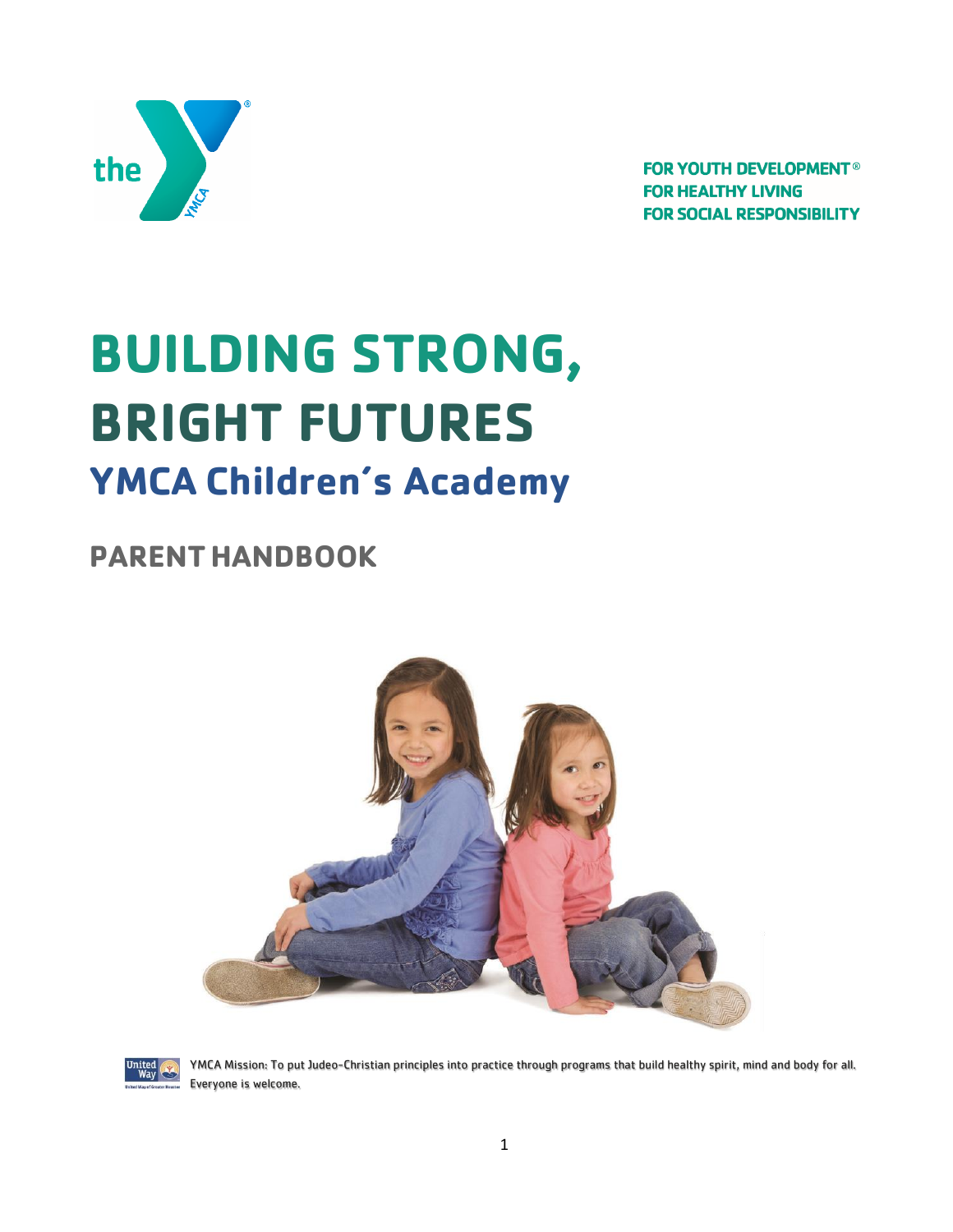## **WELCOME!**

At the YMCA, healthy child development starts early. That's why we offer early care and learning programs that help children learn the essential skills they will need to be ready for school. Our trained, supportive staff works to help children receive the best possible start to their education.

## **PHILOSOPHY**

The YMCA is a community leader in the development of the whole child. Children will learn through discovery and play. Our goal is to encourage a love for lifelong learning in a caring community.

School Readiness for all children is a core component of YMCA early care and learning. The YMCA of Greater Houston has chosen the Creative Curriculum to ensure that our children are prepared for school. Creative Curriculum provides an innovative and effective curriculum, assessment, professional development, and family connection resources to programs serving children from birth through kindergarten.

The YMCA of Greater Houston will also work with all children to make sure that they are physically active and healthy habits to support brain development. Physical activity strengthens children's bones, muscles, heart and lungs as well as increasing balance and coordination.

In accordance with the mission of the YMCA of Greater Houston we are an inclusive, purpose-driven entity. The Y accepts children and families who may need additional accommodations to support home language, differing abilities and cultural backgrounds. The Y is committed to being a source of strength and encouragement to all we serve.

## **HOURS, DAYS AND MONTHS OF OPERATION**

Our traditional Y programs operate year-round Monday-Friday. Typical hours are 6:30 am to 6:30 pm. The program will follow the local school district or college campus calendar in the case of inclement weather. Contact your local YMCA for exact hours of operation and any days that the program may be closed for staff training.

Our KIPP Partnership programs follow the KIPP school calendar for employees and operate Monday-Friday. Typical hours are Monday-Thursday 6:45 am to 5 pm and Friday 6:45 am to 4:30 pm. The child care program is closed on all school holidays.

## **ARRIVAL AND DEPARTURE PROCEDURES**

Parents/guardians must sign their child in and out each day.

Your child will only be released to the persons listed on the emergency or authorized pick-up section of the enrollment form. This person will be requested to show proper identification. Please bring your ID to the program. Only those designated on our enrollment form will be allowed to modify your information. All changes must be made with the program director.

In any case concerning a custody clause or dispute, court documents must be provided. These policies are in accordance with YMCA of Greater Houston and Texas Department of Family and Protective Service guidelines.

For security purposes, it is very important that you sign your child in and out every day by putting the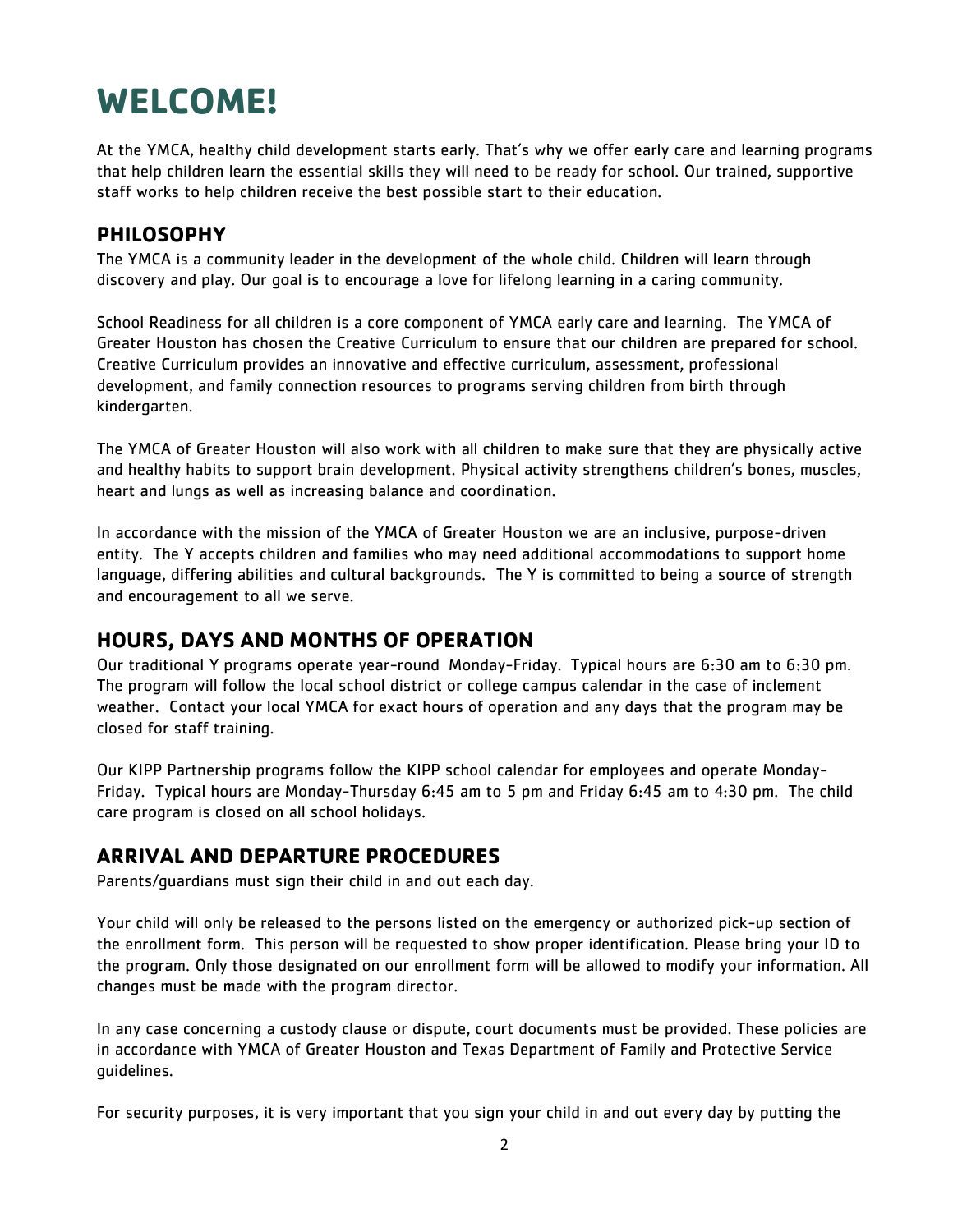time and your initials in the appropriate box. For safety reasons, all children must be signed in and out daily. Currently all Y programs utilize an app called Brightwheel. Upon enrollment parents will download the app to their phone/device or use the YMCA tablet. Parents will use their personal code to sign their child in or out. Parents may also scan their phone with a QR code.

## **HEALTH AND SAFETY (ILLNESS AND EXCLUSION CRITERIA)**

The YMCA of Greater Houston does not require child care staff to receive any additional immunizations in order to work with children. In order to ensure the health and safety of all, employees who work directly with children will follow required procedures to prevent the spread of exposure to disease:

- Anyone with a temperature of 100.4 or higher will not be allowed to stay at the program
- Hand hygiene at arrival for children and staff prior to entering the classroom. Intentional hand hygiene will be implemented throughout the day
- Wearing gloves when handling or cleaning body fluids, such as after wiping noses, mouths, or tending sores;
- Specifying that an employee with open wounds and /or any injury that inhibits hand washing, such as casts, bandages, or braces, must not prepare food or have close contact with children in care;
- Removing gloves and washing hands immediately after each task to prevent cross-contamination to other children;
- Excluding the employee from direct care when the employee has signs of illness
- Routinely cleaning, sanitizing and disinfecting surfaces and objects that are frequently touched, especially toys and games

In an effort to maintain a healthy environment, the following guidelines must be followed very strictly. Staff perform daily health checks to ensure children are healthy and to note any illness or injury. Children who become ill may not remain at the program, nor will an ill child be admitted. If a child becomes ill during the day, a parent will be notified to pick up the child immediately. If we are unable to reach the parents, we will then begin calling the persons listed on your enrollment form.

For the safety of your child as well as the other children in his/her class, you may not bring a child to the program for one business day after having any of the following symptoms:

- A fever above 100.4 degrees
- Intestinal disturbance accompanied by diarrhea or vomiting
- Any undiagnosed rash
- Sore or discharging eyes or ears
- Profuse, colored nasal discharge
- A communicable disease

Children must be free of all above symptoms and show no signs of illness when returning to the program. Please provide a note from your child's doctor that your child is well to attend child care.

Please notify us if your child will be absent from the program.

Children with allergies are required to provide a physician's letter noting the allergy, causes, severity, and treatment.

All children must be able to participate in their normal daily schedule (outdoor play included). Weather permitting, children will go outside every day. We cannot keep one child inside due to illness.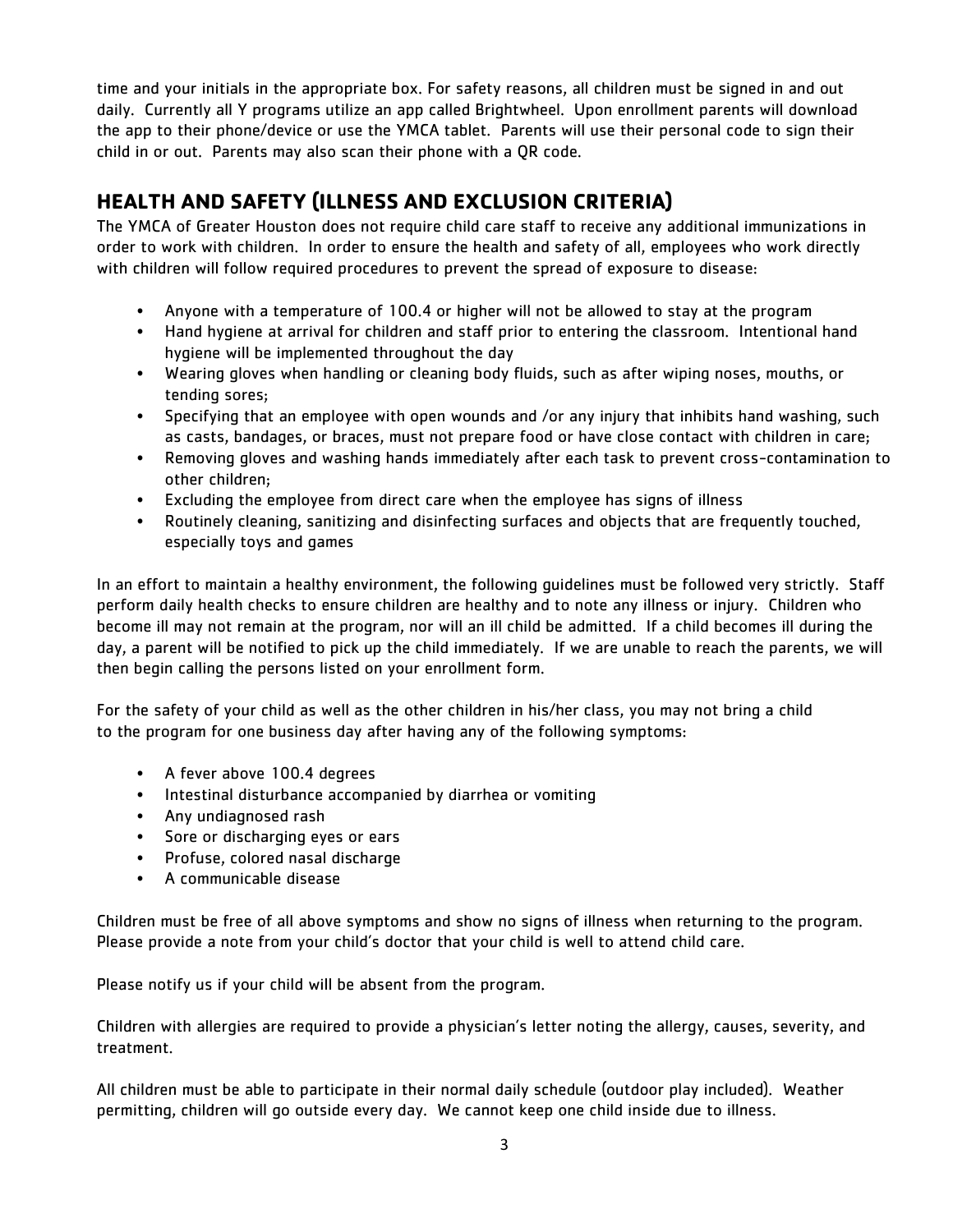Please let us know as soon as possible if your child has a communicable illness or infection. This will allow us to notify the parents of children attending our program. Children with communicable conditions may not return to care without a note from their physician.

For the success of our programs please respect the health of the other children in our care by cooperating with us on these state mandated rules, Article 746.3601, 746.3609, and 746.3611 Texas Minimum Standards of Child Care Centers.

## **MEDICATION POLICY**

If your child needs medication while at the program, you must complete an "Authorization to Administer Medication" form. The medication must be given to YMCA staff, and:

- Be in its original container
- Labeled with the child's name (we cannot share medications among siblings)
- Labeled with the date that the prescription expires
- Labeled with the dosage and directions on how to administer the medicine
- Include the name of the physician prescribing the medication

Over the counter medication, including insect repellent and sunscreen, will also require an "Authorization to Administer Medication" form and signed doctor's order outlining when the medication should be administered and in what dosage.

## **MEDICAL EMERGENCY**

Should your child require immediate medical attention, we will call 911, provide first aid and/or CPR, and then contact parents or guardians. Responding emergency medical personnel will make determinations as to whether the child should be transported to a hospital. We will provide them with your choice of hospital and physician as indicated in your child's record. In the event that this information is not specified, the child will be transported to the nearest hospital.

The YMCA takes head injuries seriously. Suspected head injuries will require a 911 call. Bumps, jolts or blows that cause the head and brain to move rapidly back and forth can be serious even if it appears to be minor.

## **PARENTAL NOTIFICATIONS**

Parent notifications may be made in writing via letters, emails, fliers and/ or signage at the classroom door or reception desk. Notifications may also be made by phone calls or in person by site staff. Open communication is very important to the success of your child's Y experience. Activity schedules, menus and other pertinent information will be available for your review. Please check daily for new information. Any policy changes will be provided to the parent or guardian in writing. Policies are reviewed annually for updates.

Occasionally children will be absent due to illness or family vacations please let the director of the program know when your child will not be present. You may contact the director by phone or email. \*Please note we do not give credits to accounts for illness or vacations in normal situations.

## **CONDUCT AND GUIDANCE**

Self-management skills and positive social interactions among children and adults are encouraged and maximize everyone's enjoyment of the program. Y programs use positive guidance methods including reminders, distraction, logical consequences and redirection. Self-management skills are taught according to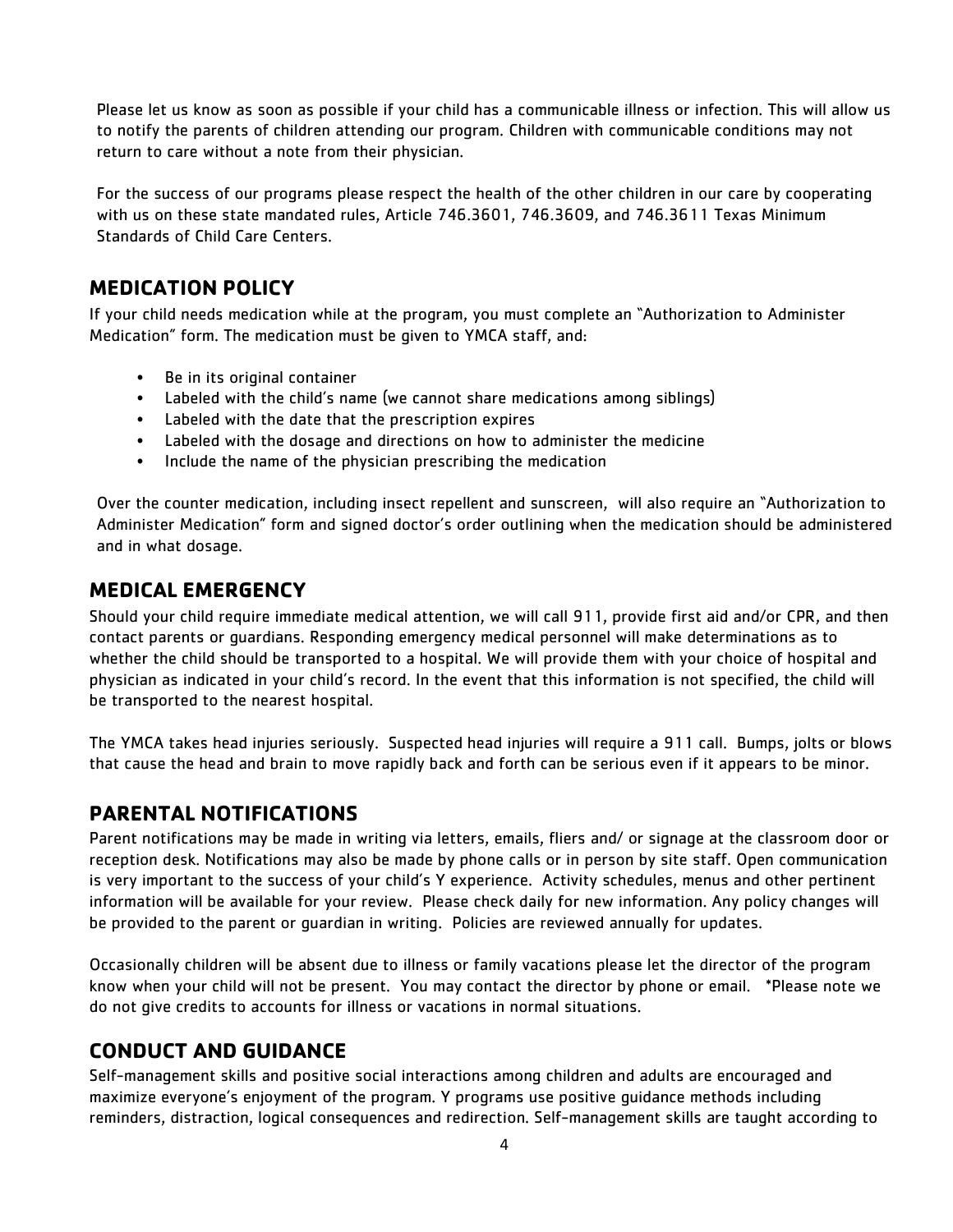the following guidelines:

- Consistent rules are clearly stated. Children are expected to work and play within known limits.
- Behavior expected of children is age appropriate and based on developmental level.
- An atmosphere of trust is established in order for children to know that they will not be hurt nor allowed to hurt others.
- Staff members strive to help children become acquainted with themselves and their feelings. This will help them learn to cope with their feelings and control them responsibly.

Children grow and develop as individuals during the early years. Challenging behaviors are a part of growing and learning. Our goal as we work through these periods of time will be for directors and teachers to have regular, ongoing conversations to express concerns and to discuss strategies for challenging behaviors with you to ensure that we are working together as partners to help your child. Parents will be kept informed of their child's progress.

Child safety is the most important concern of the program; therefore, children whose behavior is dangerous or repeatedly disruptive must be immediately picked up from the program by someone designated through the departure and release procedures. Repeated disruptive or dangerous behavior will be discussed with the child's parent and will result in loss of privileges or activities, suspension or termination from the program.

## **MEALS AND SNACKS**

Vary by location. Please check with your local YMCA for specific details.

Busy kids need a healthy lunch to boost their energy. Children must not go more than three hours without a meal or snack being offered, unless the child is sleeping. Our schedules will reflect this guideline. If your child's facility requires that you pack a lunch for your child please keep in mind the following:

- Always include fresh fruit and vegetables.
- Offer a variety of whole grain breads, rolls, pita bread and flat breads.
- Use reduced fat dairy foods. Cheese and yogurt are ideal.
- Serve a protein at lunchtime such as lean meat, egg, peanut butter, chickpeas or tuna.
- Add a chilled bottle of water. Limit juice.

It is important to keep food in the lunch box cold to inhibit the growth of harmful bacteria. Pack your child's lunch in an insulated lunch box and include a small freezer brick or freeze a bottle of water and pop it into the lunchbox to keep food cool. Many of our facilities are not equipped with refrigeration so lunches need to be safe at room temperature. Employees cannot heat meals brought from home at any time. When providing your child's lunch or snack we ask that you refrain from packing fried foods and foods high in sugar and saturated fats, such as chips, cookies, gummies, fried chicken nuggets, etc. Parents or guardians can visit [www.myplate.org](http://www.myplate.org/) for a complete listing of healthy lunch ideas to pack for your child.

A monthly menu will be posted for YMCA provided meals and snacks. Fruits and vegetables are available to children at snack time.

For programs where the YMCA provides meals and snacks food must be prepared in a kitchen that is in inspected by local health department officials or the food product must be commercially prepared. All foods will meet USDA guidelines. Liquids and food hotter than 110 degrees F are kept out of reach of children. Meals will include milk, fresh fruits and vegetables. Enough food will be prepared to allow children second servings form the vegetable, fruit, grain and milk groups.

All kitchen personnel must maintain a current Food Manager's permit at all times. All meals are prepared and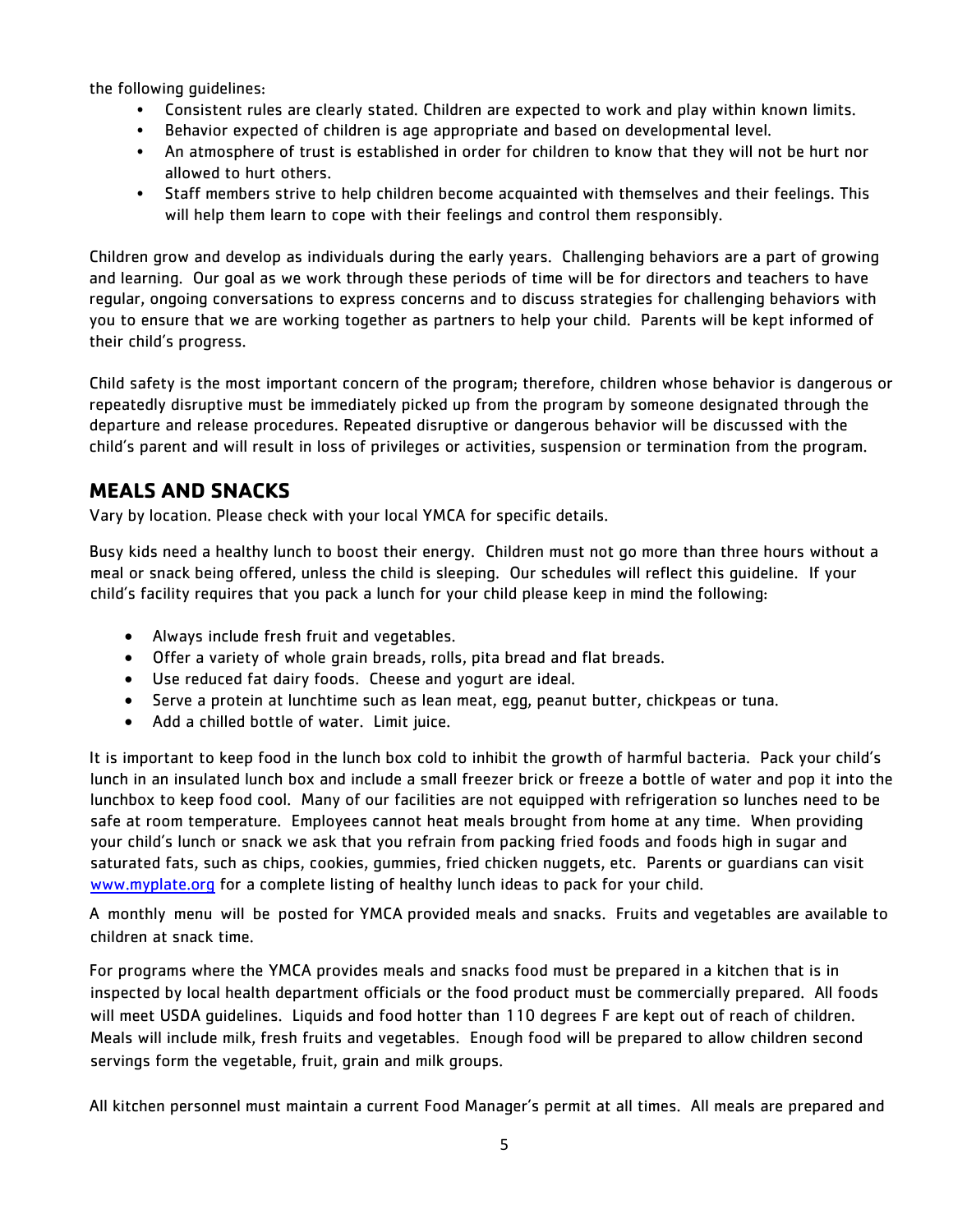stored following the City of Houston Health and Human Services Guidelines.

Water is always available throughout the day and served as the primary drink at every meal. When juice is served, it will be 100% fruit juice and the serving size will be 4-6 oz. When milk is served the milk will be unflavored. Children under 2 years of age will receive whole milk and children over 2 years of age will receive low fat (1%) or nonfat milk.

Staff are educated and take proper precautions regarding any allergies that a child in their classroom may have as long as it is noted on the child's enrollment form. Staff are trained regarding common food allergies and common symptoms of food allergies. Education and support services for children with allergens and/or children who come in contact with children with allergens can be found at [www.foodallergy.org.](http://www.foodallergy.org/) Staff can also provide information about food that may cause allergic reactions.

Staff will not use food to reward children. Rewards will not be given to children for cleaning their plate at meal time.

## **IMMUNIZATIONS, TB TESTS, HEARING AND VISION SCREENING**

Children are required to have been examined within the past year by a licensed physician and have a yearly health statement on file. Children must be mentally and emotionally able to participate in the program activities. Current and up to date immunization records including a TB test if required by the local health authority at the time of enrollment.

#### **VISION AND HEARING SCREENING REQUIREMENTS**

The Special Senses and Communications Disorders Act, Texas Health and Safety Code, Chapter 36, requires a screening or a professional examination for possible vision and hearing problems for the following children who are enrolled in a child care center:

First-time enrollees, who are four years of age or older, and all children enrolled in programs, who are four years of age by September 1st of each year, will need to be screened for possible vision and hearing problems prior to completion of the first semester of enrollment or within 120 calendar days of enrollment, whichever is longest, or present evidence of screening conducted within one year prior to enrollment.

## **RATIOS**

Ratios for early care and learning are established to ensure the safety of our children and our staff.

Age of Children staff:child ratio

- $\bullet$  0-12 months 1:4
- $\bullet$  13-17 months 1:5
- $\bullet$  18-23 months 1:8
- $\bullet$  2 year olds  $1:10$
- 3 year olds 1:14
- 4 year olds 1:16
- 5 year olds 1:16

Children are grouped by age and according to their developmental needs throughout the year.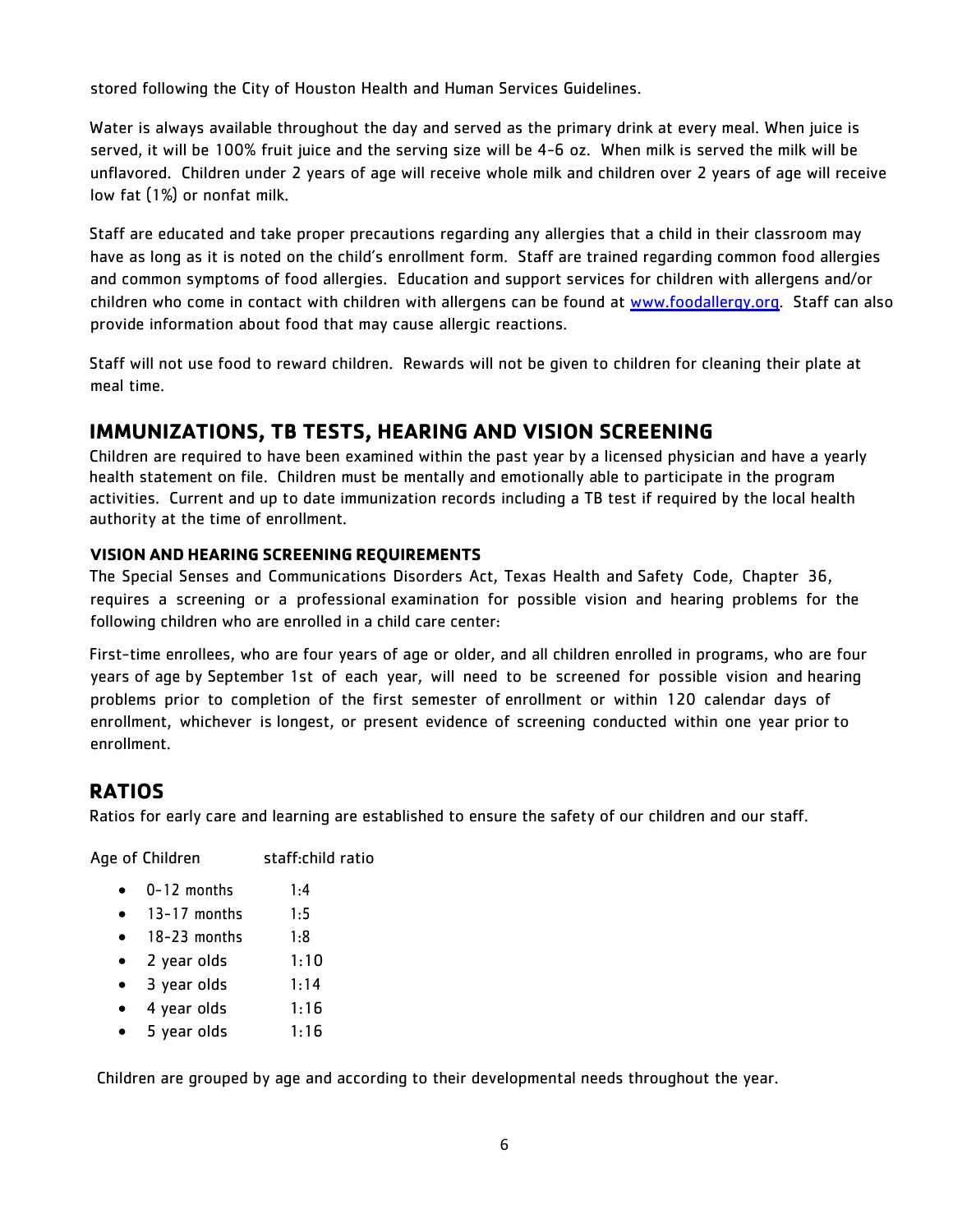## **INFANT AND TODDLER ITEMS**

Parents are responsible for diapers, wipes, any diapering supplies and baby food. Parents are also responsible for any lotions or creams that your child may need. All supplies should be labelled with the child's name.

The YMCA will provide an area for breastfeeding for your convenience at each location. Please speak with your child's lead teacher so that proper accommodations are made. Information on breastfeeding education and support can be found at [www.marylandbreastfeeding.org.](http://www.marylandbreastfeeding.org/) We are able to store frozen breast milk a week's supply at a time. All milk bottles, pacifiers, lunches and drinks must be labeled with the child's full name.

Keeping children safe and comfortable is a priority of YMCA programs. Infants will not be left to sleep in car seats, bouncers, or swings. In addition infants will not be left in any restrictive device such as a car seat, bouncer or swing for more than 15 minutes. Infants will be placed in their designated crib on their back to sleep. No blankets or stuffed animals are allowed in an infant's crib. It is strongly encouraged that pacifiers with any type of string or chain not be allowed in the crib either. Each infant will have his/her own crib labelled with their name. Infant cribs will meet the applicable federal rules of Title 16, Code of Federal Regulations, Parts1219 or 1220. Children will be placed in designated areas when resting.

The YMCA strives to keep a consistent staff team employed to care for our infants and toddlers. YMCA staff work with each infant at his/her level of development and individual schedule. The different activities that staff do with your child help develop hand-eye coordination, promote language development, motor development and sensory development.

## **SCHOOL READINESS**

Creative Curriculum is designed for children from birth through kindergarten. The curriculum is based on five fundamental principles that are supported by research.

- 1. Positive interactions and relationships with adults provide a critical foundation for successful learning
- 2. Social-emotional competence is a significant factor in school success.
- 3. Constructive, purposeful play supports essential learning.
- 4. The physical environment affects the type and quality of learning interactions.
- 5. Teacher-family partnerships promote development and learning.

The YMCA Children's Academy programs also use the assessment tool linked to Creative Curriculum. The GOLD Assessment focuses on 38 objectives that are predictors of school success and aligned to state early learning standards. For infants, toddlers and preschool age children the objectives help teachers ensure that children are growing and learning developmentally and academically. GOLD assessment results are used to inform instruction in the classroom.

The YMCA Children's Academy programs encourage families to do things together through family events such as annual fall festivals. Each spring programs recognizes children who will going to kindergarten with a graduation ceremony.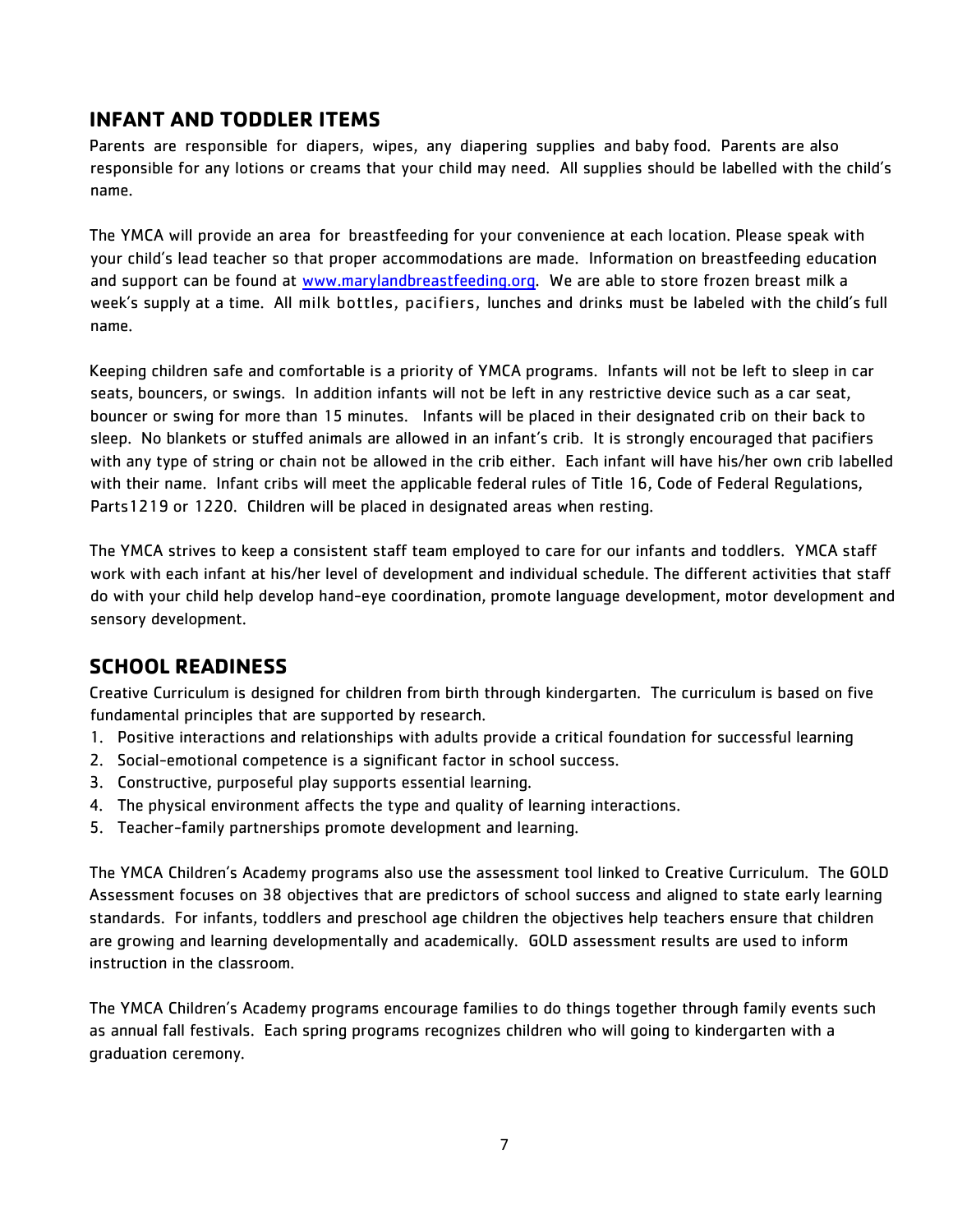## **INDOOR AND OUTDOOR PHYSICAL ACTIVITY/SCREEN TIME**

The YMCA of Greater Houston will work with all children to make sure that they are physically active and healthy. In the early years physical growth and development happens very quickly. Our staff want to help each child be strong and confident as they refine and learn to control their large and small fine motor skills. The daily schedule will include 90-120 minutes of physical activity. Children will participate in a mix of moderate to vigorous physically active sessions. Half of the time will be teacher led and half of time will be free play. Weather permitting, these activities will take place outdoors and rainy day activities will take place under covered play areas or if the YMCA gym is available onsite we will use it. Closed toed shoes are recommended for physical play both indoors and outdoors.

Children under two years old are not allowed screen time. Preschoolers may have technology, computers only, two-three times per week at some locations. Television and movies will not be utilized and use of any digital device will be limited to educational activities.

## **A TYPICAL DAY IN OUR INFANT PROGRAM**

Infants and toddlers need a schedule that is regular enough to be predictable but flexible enough to meet the needs of each child. Learning opportunities will emerge every day for each child.

- Arrival and wash hands
- Tummy time
- Enjoying stories and books
- Snack time
- Nap time
- Lunch
- Outdoor time
- Nap time
- Snack time
- $\bullet$  Play time music and movement on the floor
- Departure

## **A TYPICAL DAY IN OUR PRESCHOOL PROGRAM**

A typical day will provide a balance between child-directed and teacher-directed activities. Core content curriculum areas include literacy, math, science, social studies, art, character development and healthy eating and physical activity.

- Arrival and wash hands
- Centers & Small Group Time
- **•** Group Activities
- Snack Time
- **•** Group Activities
- Outdoor Time
- Lunch
- Rest
- Group Activities
- Snack
- Outdoor Time
- Centers & Small Group Time
- Departure

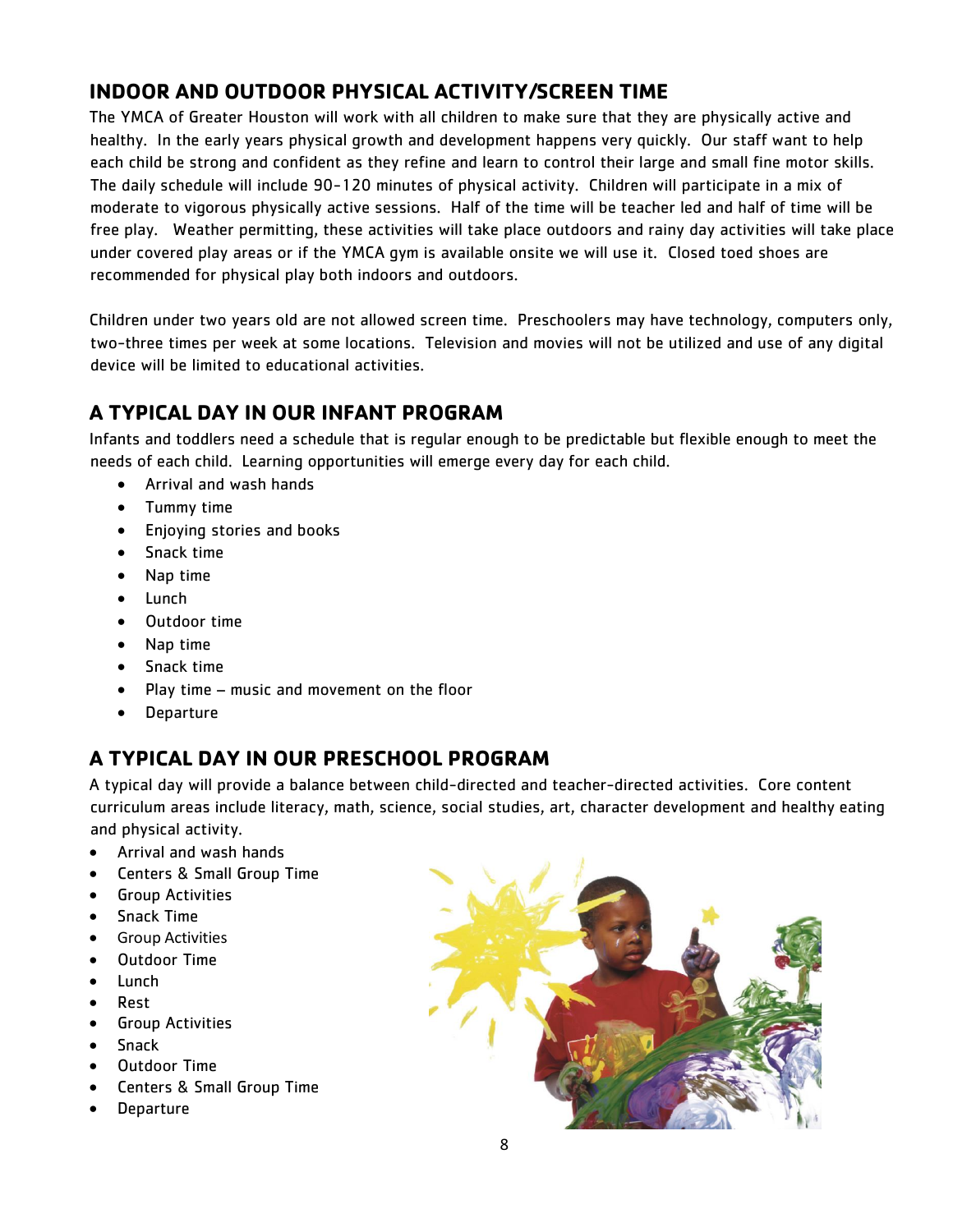## **ENROLLMENT PROCEDURES AND NOTIFICATION OF POLICY CHANGES**

All enrollment may be completed online at ymcahouston.org. A non-refundable registration fee must be paid at the time of enrollment. Online registration must be completed in one sitting, as the system will time out after 30 minutes. Please allow appropriate time to complete your online registration.

Your child's enrollment information must be updated each September.

#### The following items are needed to enroll:

- Emergency contact information for someone other than yourself (not parent or guardian)
- Name, address, and phone number
- Contact information for others authorized to pick up your child
- Payment information
- Registration fee
- Insurance information
- Doctor and hospital information, including address and phone number

#### To begin the process you must have a Y membership to create an online account

- You can become a member by visiting our website, ymcahouston.org and selecting the membership type that is best for your family. There are two membership options. 1. Impact Membership
	- 2. Facility Membership 7 different options are available.
- After you become a member, you can create an online account so that you can register for child care.
- Please note that it may take up to 24 hours for paperwork to be processed. Paperwork must be processed entirely before your child may begin the program.

On or before your child's first day we will need a copy of your child's shot record and health statement from the doctor. You will also be asked to complete a form required by the Texas Department of Agriculture for our meals/snacks from the Food Bank.

Parents can update their child's information throughout the year by:

- Submitting written information to the welcome center staff, or
- Parents can log on to their YMCA account, and update any or all information. If you need assistance, please contact a member of the welcome desk.

## **SPECIAL ACCOMMODATIONS**

In order for us to provide the best care for each child, it is important that we have as much information as possible on all participants. If your child has any special concerns or needs including: allergies, existing illness, injuries, disabilities, long–term, continuous use medication, any limitations or need for special provisions etc., please set up a meeting with the Director, and if we can accommodate the special provision, we will be happy to enroll your child.

## **HOLIDAYS**

Our program will be closed on the following holidays:

- New Year's Eve
- New Year's Day
- Martin Luther King Jr. Day
- Good Friday
- Memorial Day
- Fourth of July
- Labor Day
- Thanksgiving Day
- Friday after Thanksgiving
- Christmas Eve and Christmas Day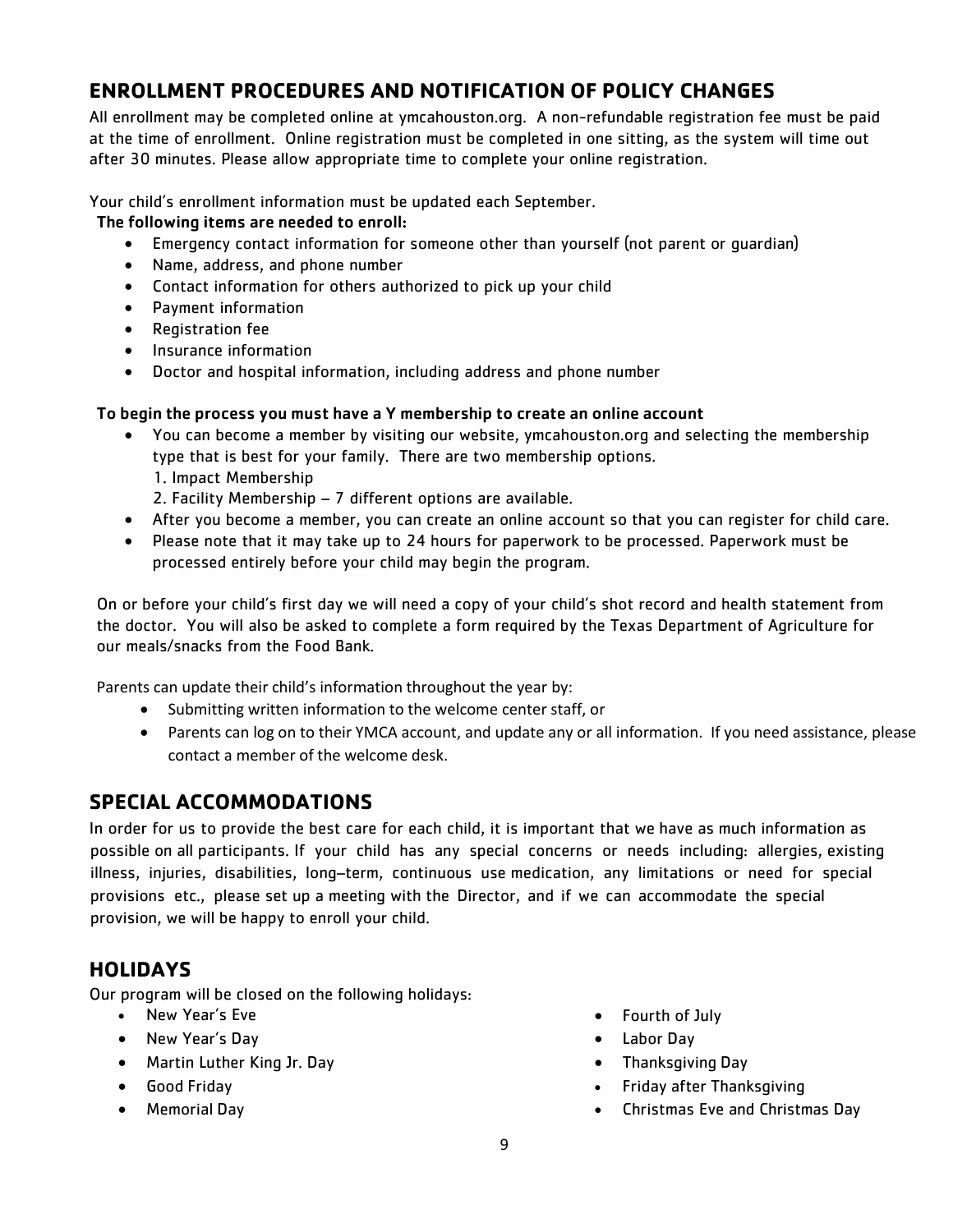## **In-service Days**

Our program will be closed on the following in-service days: May 19 and 20, 2022 August 18 and 19, 2022 (except for KIPP) May 18 and 19, 2023

## **ACCOUNTING POLICIES AND PROCEDURES**

The YMCA of Greater Houston has balanced billing. Monthly fees are determined by the YMCA. A non-refundable registration fee will be due at the time of enrollment. Each September a \$100 supply fee will be charged to each child's account.

Payments are due prior to the first of each month. To ensure a spot and to avoid late fees it is preferred that you schedule payments with an auto-draft. Your payment will be drafted from your account on the 1st of each month. Check with your YMCA for additional, drafting options. Drafting is available through a credit card or EFT. If payment is not scheduled to draft the participant must pay at the time of registration. Your scheduled payments may also be made in-person at the Y prior to the first of each month. Space is limited so your spot is not guaranteed until your payment is scheduled or paid in full. Cash, check, credit card, money order or cashier's checks are accepted as forms of payment at your local YMCA.

In the event of program cancellations due to inclement weather or facility issues that prohibit children from attending the program, the YMCA recognizes three days of care as a full week of service. Based on this balanced billing, accounts will be credited for a maximum of 3 days in any full week of cancellations. Monthly fees are based on children receiving care three or more days each week. In the event of a one day unexpected closure, adjustments will not be made to accounts. Monthly rates are not prorated.

When withdrawing from the program, written notice must be turned in to the director, and must be provided at least two weeks prior to your draft date. No refunds will be issued to anyone withdrawing after the first day of the month. All membership fees are non-refundable.

#### Late Payments

Payment is considered late after the 3rd of each month and your account will be charged a \$30 late fee. If payment has not been received by the 10th of the month your child will no longer be accepted into the Y program.

#### NSF Fees

Accounts will be charged a \$30 fee for insufficient funds.

#### Late Pick-Up

Please call the child care center if an unexpected emergency will cause you to be late picking up your child. There is a \$1 per minute charge for children not picked up by the program's closing time. In the event that a child has not been picked up within one hour of the stated closing time, Y staff members have been instructed to call Children's Protective Services and local police. In the event that a child is repeatedly left past the closing hour, the Y reserves the right to terminate the child's enrollment in the program.

#### Program Closures

#### Inclement Weather

In the event of bad weather or a national or community emergency, please tune in to local radio and television for closure information. If the school district or college campus in your child's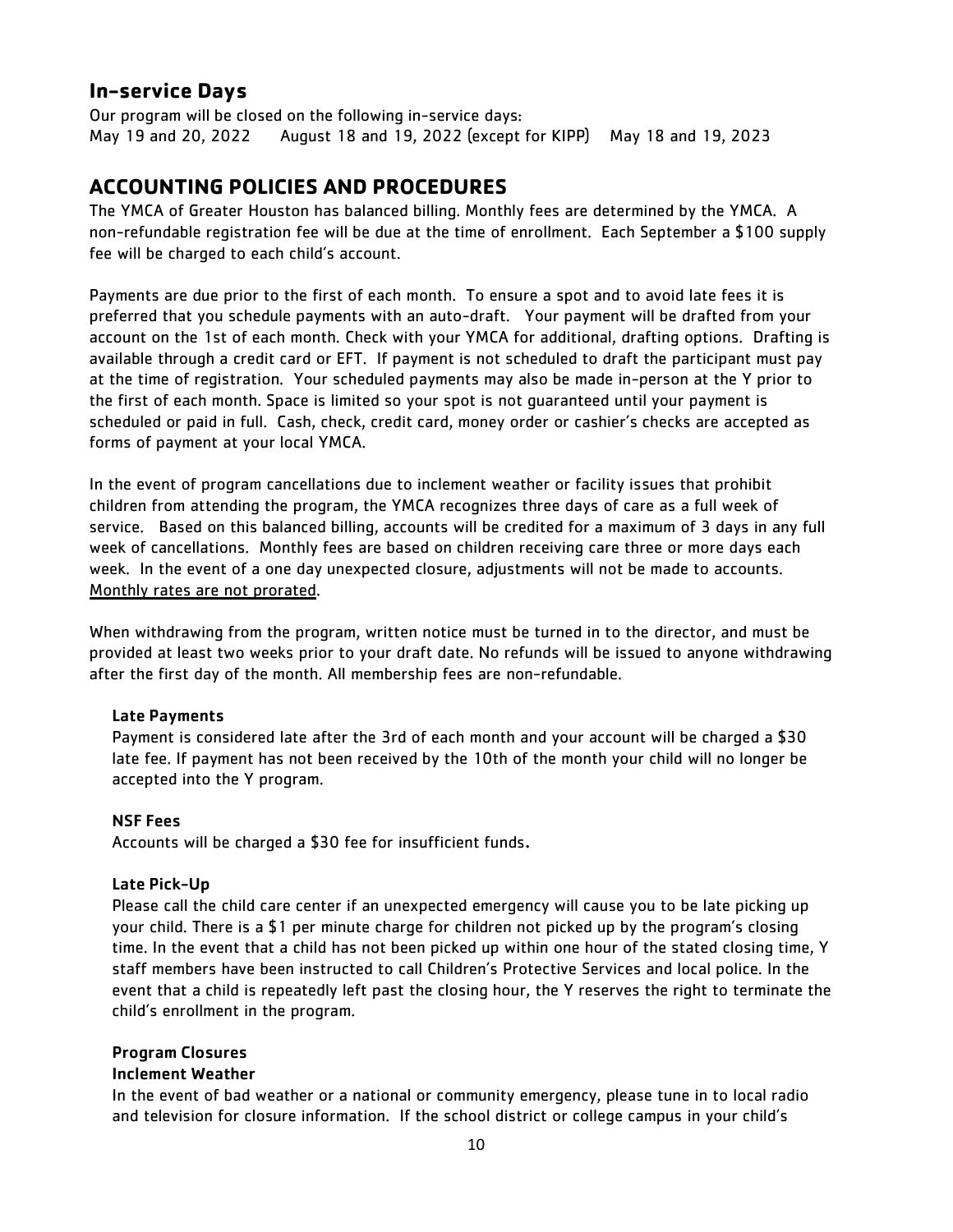service area closes because of weather conditions, the child care center will be closed.

#### Facility Emergencies

Should your child's center experience a facility emergency after the program opens, the center will be required to close. Examples of a facility emergency are gas leak, power outage, or no water.

#### Receipt Request

When making payment, you are able to print a copy of the receipt through your online account. Please retain all receipts and canceled checks for your records. The Y Tax ID number is 74- 1109737.

#### Financial Assistance

The Y is a community-based organization and believes that its programs and services should be available to everyone regardless of age, background, ability or income. The Y offers financial assistance to its participants which is designed to fit your individual financial situation. Limited financial assistance is available to individuals and families who substantiate a need. At this time there are no discounts for infant care due to the low staff:child ratio.

#### Due to the limited availability of funds, families needing assistance should:

- 1. The YMCA does accept subsidy funding such as Workforce Solutions. Contact subsidy funder and complete paperwork to determine if qualified for public assistance.
- 2. Once subsidy eligibility has made a determination the funder will notify you and the YMCA.
	- a. If accepted, the YMCA will adjust your account for subsidy payments and parent copayments.
	- b. If denied, the YMCA will reassess the original application and increase percentage based on need and current availability of funds.

## **TRANSPORTATION**

If your child is attending a Y program that requires transportation, we ask that you speak with your child regarding proper safety guidelines. All children must stay seated with their seat belts fastened while the vehicle is moving and until the vehicle is completely parked.

Our primary goal when transporting children is to ensure their safety. The Y reserves the right to suspend or dismiss a student if a child is behaving in a way that is unsafe or inappropriate. If your child misses the bus to their Y program, staff will NOT be able to go back to the school to get your child.

## **WATER ACTIVITIES**

Depending on social distancing activities may include sprinklers, slip & slides, kiddie pools, splash pads and instructional swim lessons. Varies by location. Check with your local center for specific details.

## **FIELD TRIPS/SPECIAL EVENTS**

Field trips and special events are fun and exciting learning opportunities that enhance your child's experience. Most field trips will be in house. Any food shared with friends must be purchased from a store. Varies by location. Check with your local center for specific details.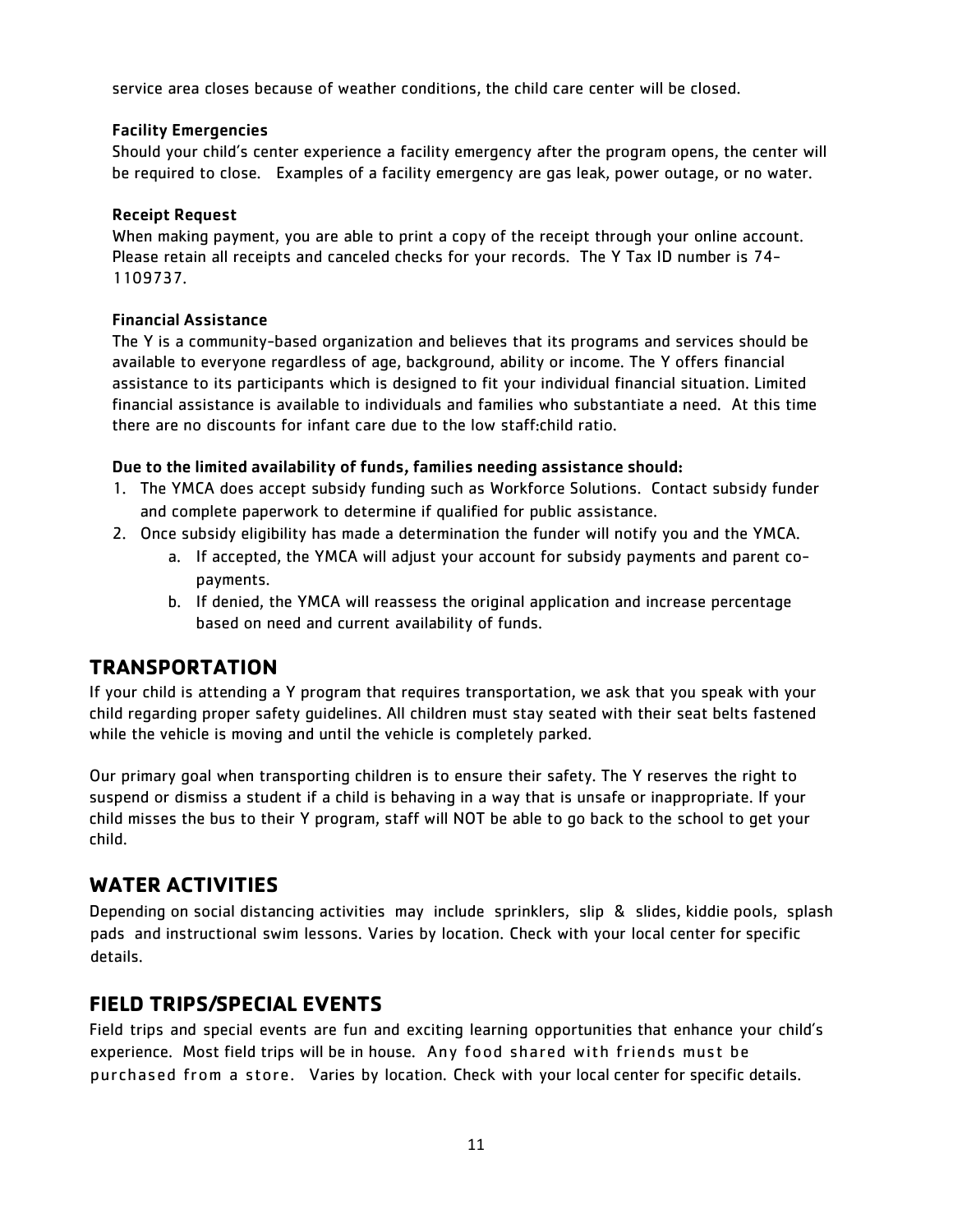## **ANIMALS**

Classroom "pets" may be included in the learning environment. Please do not bring animals with you to the center.

## **PARENT ENGAGEMENT/VOLUNTEERS/CONFERENCES**

We welcome parents as virtual or in person visitors to our program at this time without prior approval. Open communication is very important to the success of your child's experience. Parent conferences may be arranged at any time with teachers or the director. Many locations have parent conference twice a year, in May and December. Zoom calls are recommended. We appreciate your input regarding suggestions, ideas and comments on ways to improve our service to you and your family. You may direct suggestions, concerns, compliments or complaints to the immediate caregiver or one of the directors.

As your child learns and grows with us we hope that you will choose to participate in parent engagement activities three-four times a year. We will plan activities to help our families be physically active, have healthy eating/nutrition habits and enjoy quality time together. Please read our newsletters and watch for tips for helping your family be healthy and active.

Volunteers will need to have clear criminal background and FBI checks as well as complete our YMCA child abuse prevention training in order to volunteer in the program. Parents and volunteers are never left alone with a group of children and will have a staff member with them at all times.

## **TEXAS HEALTH AND HUMAN SERVICES**

By choosing licensed child care, you and your child will have new experiences and relationships. You, the program director and the center staff have a responsibility to protect the health, safety and well-being of your child. Texas Health and Human Services (HHS) is also a part of this partnership.

A copy of the current Minimum Standard Rules for Licensing and an Inspection report can be found at [www.hhs.texas.gov.](http://www.hhs.texas.gov/) You may also request a copy of the standards from your local child care licensing office. A list of the offices can be found on the HHS website: [www.hhs.texs.gov,](http://www.hhs.texs.gov/) DFPS website: [www.dfps.state.tx.us](http://www.dfps.state.tx.us/) or by calling the Child Care Information Line at 713-287-3238 or 1-800-862-5252. The operation's most



recent licensing inspection report is also available for our review at our program location.

YMCA staff members are trained annually to recognize and report suspected child abuse and neglect and are required by law to report suspected abuse or neglect. The 24-hour Child Abuse Hotline phone number is 1-800-252-5400 and their website is: [www.txabusehotline.org.](http://www.txabusehotline.org./)

## **EMERGENCY PREPAREDNESS**

Staff members are trained in basic emergency procedures. Necessary responses to issues regarding natural disasters (floods, tornados, hurricanes, etc.), lockdown procedures for hostile situations and fire escape routes are addressed in staff training. Monthly fire drills, periodic severe weather drills and lockdown drills are conducted at centers. A detailed plan, including relocation, is available at each center for your review.

If evacuation is necessary, staff members will first move children to a designated safe area or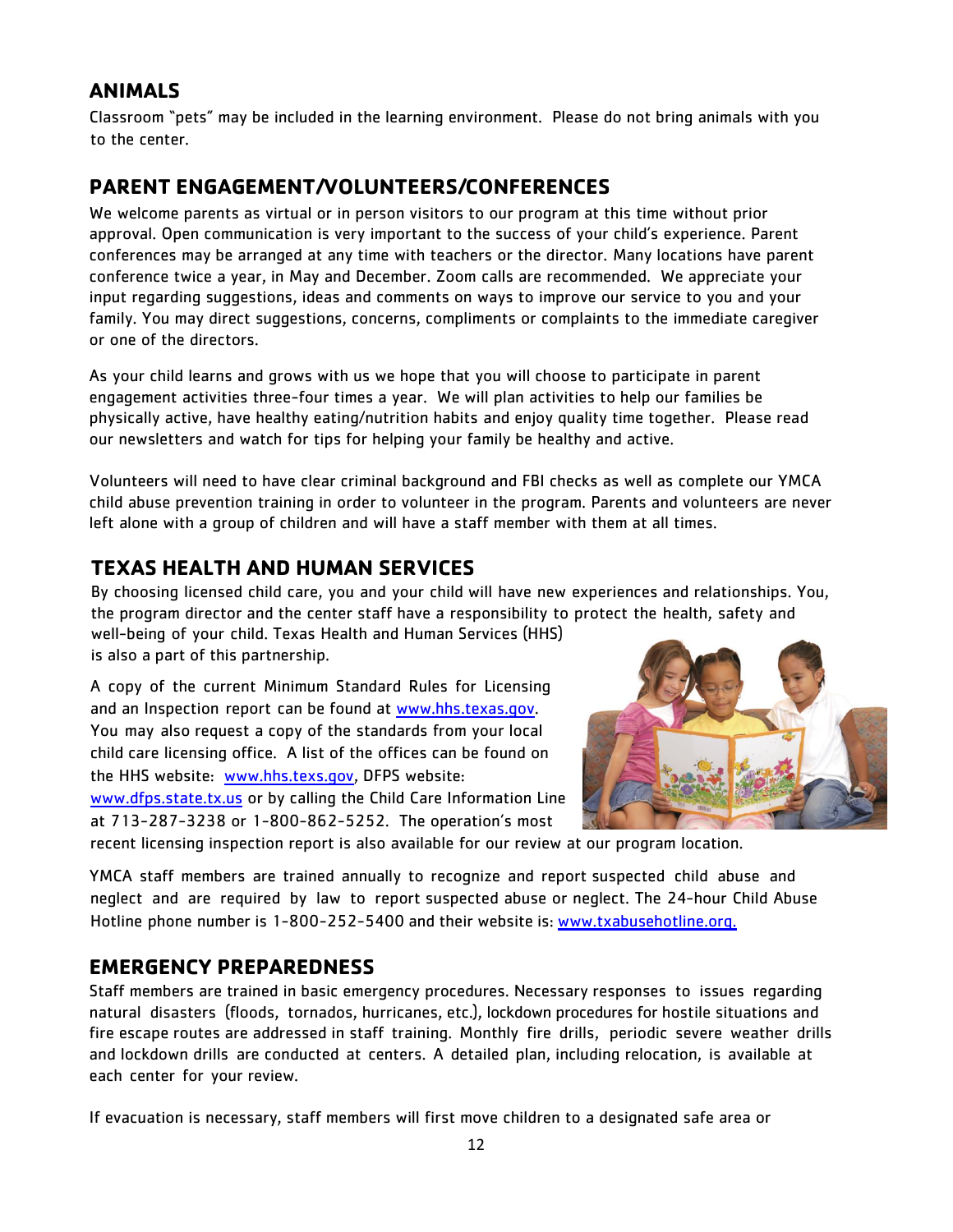alternate shelter known to all employees and volunteers. Evacuation procedures also address the care of children with limited mobility or who otherwise may need assistance in an emergency, such as children who have mental, visual or hearing impairments. Head counts and roll sheets will be utilized to account for children and be conducted by two or more staff. At all times, our emphasis will be on keeping children safe.

In cases of inclement weather, the Y program will follow local school district or college campus recommendations. If the local school or college is closed due to weather, the Y program will also be closed. If the weather begins to worsen during the day, we will ask you to pick up your child as soon as possible so your family and our staff members may get home safely.

## **CHILD ABUSE PREVENTION**

The YMCA of Greater Houston is committed to keeping all children safe and we make every effort to prevent child abuse. The Y recognizes that child abuse exists in a number of forms, including emotional, physical, and sexual abuse, as well as child neglect. As mandated reporters, it is our responsibility to recognize and report all suspected child abuse to the appropriate authorities.

To help prevent child abuse the YMCA of Greater Houston has implemented the following procedures:

- 1. For the safety of children entrusted in our care, the YMCA conducts and requires a background check and references for all child care staff, as well as every person employed in or by our centers and programs.
- 2. The YMCA requires all staff to take Child Abuse Recognition, Responding, Reporting and Preventing Training annually.
- 3. Allegations or suspicions of child abuse are taken seriously and are reported to the police and state agencies for investigation.
- 4. YMCA programs are structured and observed so that staff and volunteers are never the only adult present with children with the possible exception of emergency situations.
- 5. Evaluations are conducted with parents regarding day to day experiences, encouraging reports of any event out of the ordinary.
- 6. Staff are required to report all incidents and/or the disclosure of abuse.

A key to keeping children safe is a child's ability to seek help. They need to know that there are adults at the Y, and at home, who will listen and respond in a supportive way. It is important to be aware that child abusers can be parents, caretakers, friends, neighbors, or even other youth.

- 1. Talk to your child Share with your child that he or she can say "NO" to an adult friend, family member, or an older child, if they act inappropriately.
- 2. Be Proactive Create an environment that encourages children to share their views and concerns. Then really listen to them. Establish safety rule online and offline.

If faced with your child disclosing abuse, or if there is a situation where you suspect abuse, but are not sure or don't have proof, call the child abuse helpline and get support. Trust your gut and your instincts and take action immediately.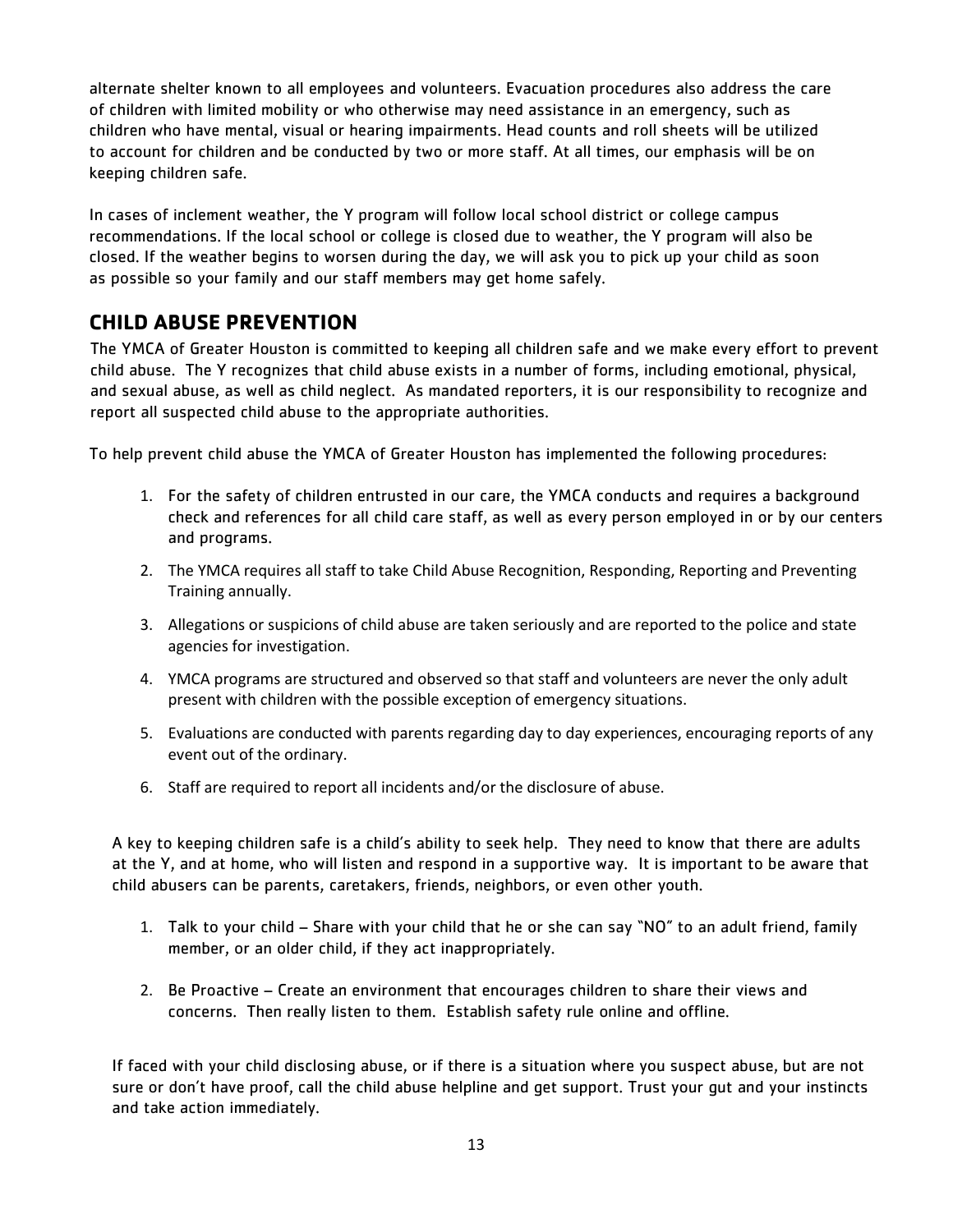If you would like to report a suspicion that a child has been harmed or is at risk of being harmed by abuse or neglect, call the Child Abuse Hotline: 1-800-252-5400. IF YOU BELIEVE A CHILD IS IN IMMEDIATE DANGER OF HARM, CALL 911 FIRST. Thank you for helping us keep our children safe.

## **GANG FREE ZONE**

Under the Texas Penal Code, any area within 1000 feet of a child-care center is a gang-free zone, where criminal offenses related to organized criminal activity are subject to harsher penalty. A complete informational handout on this code is available at the Welcome desk for your review.

## **DAILY ATTIRE & EXTRA ITEMS FROM HOME**

Children should be dressed for active play. Since all children will be going outside twice per day, weather permitting, please ensure that they have weather-appropriate attire and sunscreen if needed. No open-toed shoes permitted. Each child needs a change of clothes for emergencies. This should include: pants/ shorts, shirt and underwear. Children being potty trained may require more than one change of clothing.

Please bring a nap-mat, blanket and any item that soothes your child during naptime. Ensure that all items are labeled. Please refrain from bringing toys and other items from home. These will only be allowed on designated show-and-tell days. We are not responsible for any lost, stolen, or broken belongings.

## **LOST AND FOUND**

It is important that each item brought from home is labeled with your child's name to prevent them from being lost. Should an item of your child's be misplaced, it will be placed in the lost and found. These items will be donated to a local charity if left at the center for more than two weeks.

## **BABYSITTING**

We are pleased that you feel comfortable and confident in our employees and that you want them to babysit or transport children after hours; however, it is against the YMCA's policy and employees may be terminated.